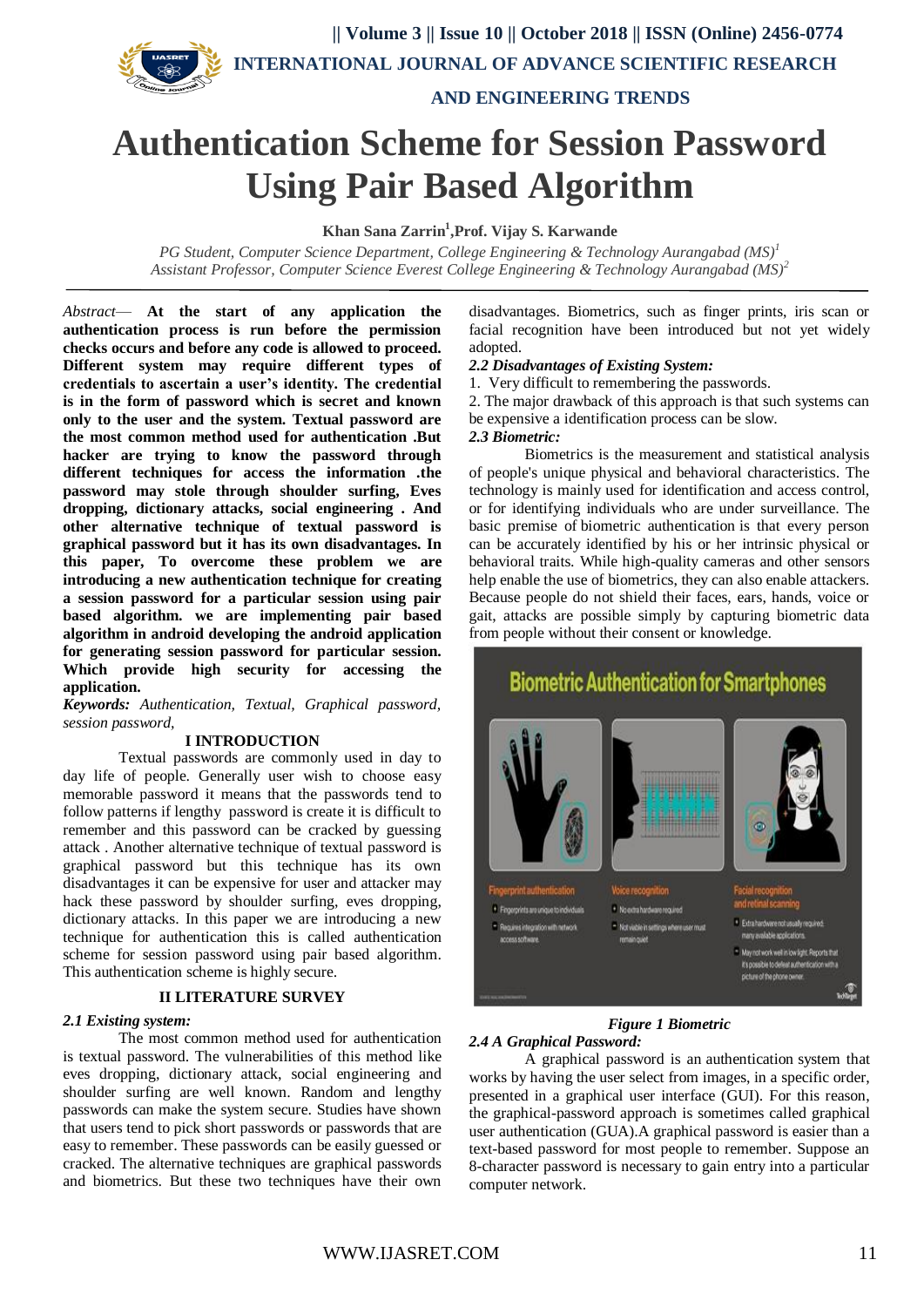# **|| Volume 3 || Issue 10 || October 2018 || ISSN (Online) 2456-0774 INTERNATIONAL JOURNAL OF ADVANCE SCIENTIFIC RESEARCH**

 **AND ENGINEERING TRENDS**



### *2.5 Digital signature:*

A digital signature (not to be confused with a [digital certificate\)](https://searchsecurity.techtarget.com/definition/digital-certificate) is a mathematical technique used to validate the authenticity and integrity of a message, software or digital document. The digital equivalent of a handwritten signature or stamped seal, but offering far more inherent security, a digital signature is intended to solve the problem of tampering and impersonation in digital communications. Digital signatures can provide the added assurances of evidence to origin, identity and status of an electronic document, transaction or message, as well as acknowledging informed consent by the signer.



*Figure 3 Digital signature 2.6 Voice Recognition:* 

Voice recognition refers to the recognition of human speech by computers and then performing a voice initiated program or function. The challenge that is handled so easily by the human brain, of interpreting speech amidst all accents, pitch, tone, articulation, nasality, vocalizations and pronunciation is a challenge when a computer tries to do it. Voice recognition systems enable consumers to interact with technology simply by speaking to it, enabling handsfree requests, reminders and other simple tasks.



# *Figure 4 Voice recognition* **III PROPOSED SYSTEM**

In this paper we are introducing the new technique of authentication for user to provide high security. We are implementing a pair based algorithm in android for developing android application to produce authentication scheme for creating session password for a particular session. This technique is secured for accessing the any application. It may protect user from attackers by shoulder surfing, eves dropping, and guessing attacks because session password are valid for a particular session after termination of session it is invalid and useless.

The proposed system consisting of following steps

- 1) Registration of the user
- 2) Login process
- 3) Enter newly generated session password
- 4) Verification process

Following is the flow diagram of proposed system



*Figure 5 Flow diagram of Pair Based Dynamic Grid*